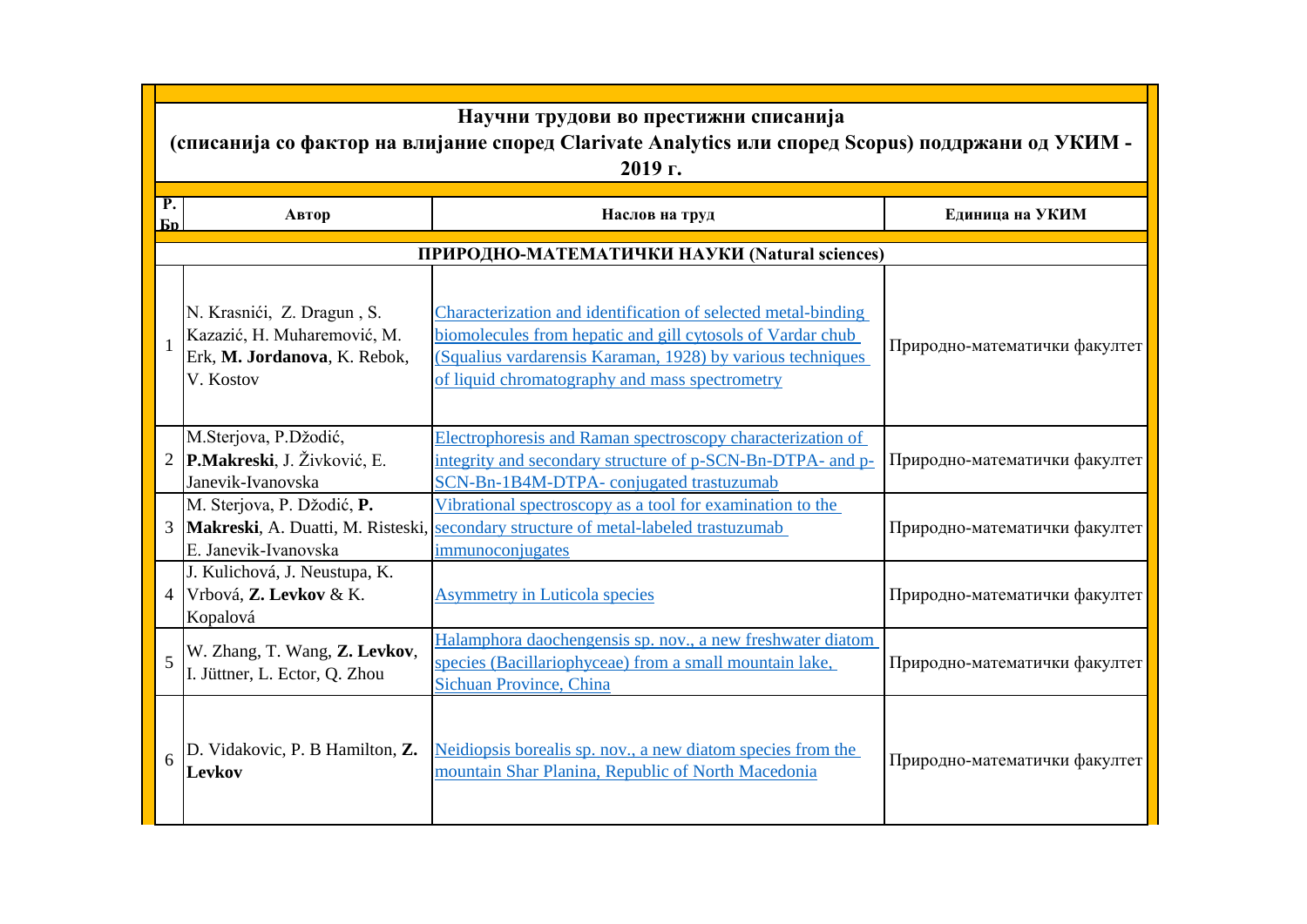| M. Cantonati, N. Angeli, H.<br>Lange-Bertalot, Z. Levkov                                                                                                                                                                                        | New Amphora and Halamphora (Bacillariophyta) species from<br>springs in the northern Apennines (Emilia-Romagna, Italy)                                | Природно-математички факултет |  |
|-------------------------------------------------------------------------------------------------------------------------------------------------------------------------------------------------------------------------------------------------|-------------------------------------------------------------------------------------------------------------------------------------------------------|-------------------------------|--|
| Z. Levkov, D. Vidaković, A.<br>Cvetkoska, D. Mitić-Kopanja, S.<br>8<br>Krstić, Bart Van de Vijver, P. B.<br>Hamilton                                                                                                                            | Observations of the genus Muelleria (Bacillariophyceae) from<br>the Republic of North Macedonia                                                       | Природно-математички факултет |  |
| K. Caput Mihalić, M. Gligora<br>Udovič, I. Galović, I. Stanković,<br>$\mathbf Q$<br>M. Šušnjara, P. Žutinić, A. Kulaš, from Lake Vransko, Croatia<br>I. Špoljarić, Z. Levkov                                                                    | Tetramphora croatica sp. nov.-A new brackish-water species                                                                                            | Природно-математички факултет |  |
| A. Beganović, O. Ciraj-Bjelac, I.<br>Dyakov, V. Gershan, I. Kralik,<br>10 A. Milatović, D. Šalát, K.<br>Stepanyan, A. Vladimirov, J.<br>Vassileva                                                                                               | IAEA survey of dental cone beam computed tomography<br>practice and related patient exposure in nine Central and<br><b>Eastern European countries</b> | Природно-математички факултет |  |
| E. Aribala, P. Morab R., A.<br>Chaturvedic, K. Hertld, J.<br>Davidoviće, D. H. Salamaf, V.<br>Gershan, M. Kadivecd, C.<br>11<br>Odioh, M. Poplii, H. Kisemboj,<br>Z. Sabihk, S. Vujnović, A.<br>Kayhann, H. Deliso, D. Paezo, F.<br>Giammarileo | Improvement of early detection of breast cancer through<br>collaborative multi-country efforts: Observational clinical<br>study                       | Природно-математички факултет |  |
|                                                                                                                                                                                                                                                 | <b>TEXHИЧКО-ТЕХНОЛОШКИ НАУКИ (Engineering and technology)</b>                                                                                         |                               |  |
| A. Hristova                                                                                                                                                                                                                                     | Architecture as a cultural sustainability factor of Macedonian cities:<br>The branding of Bitola                                                      | Архитектонски факултет        |  |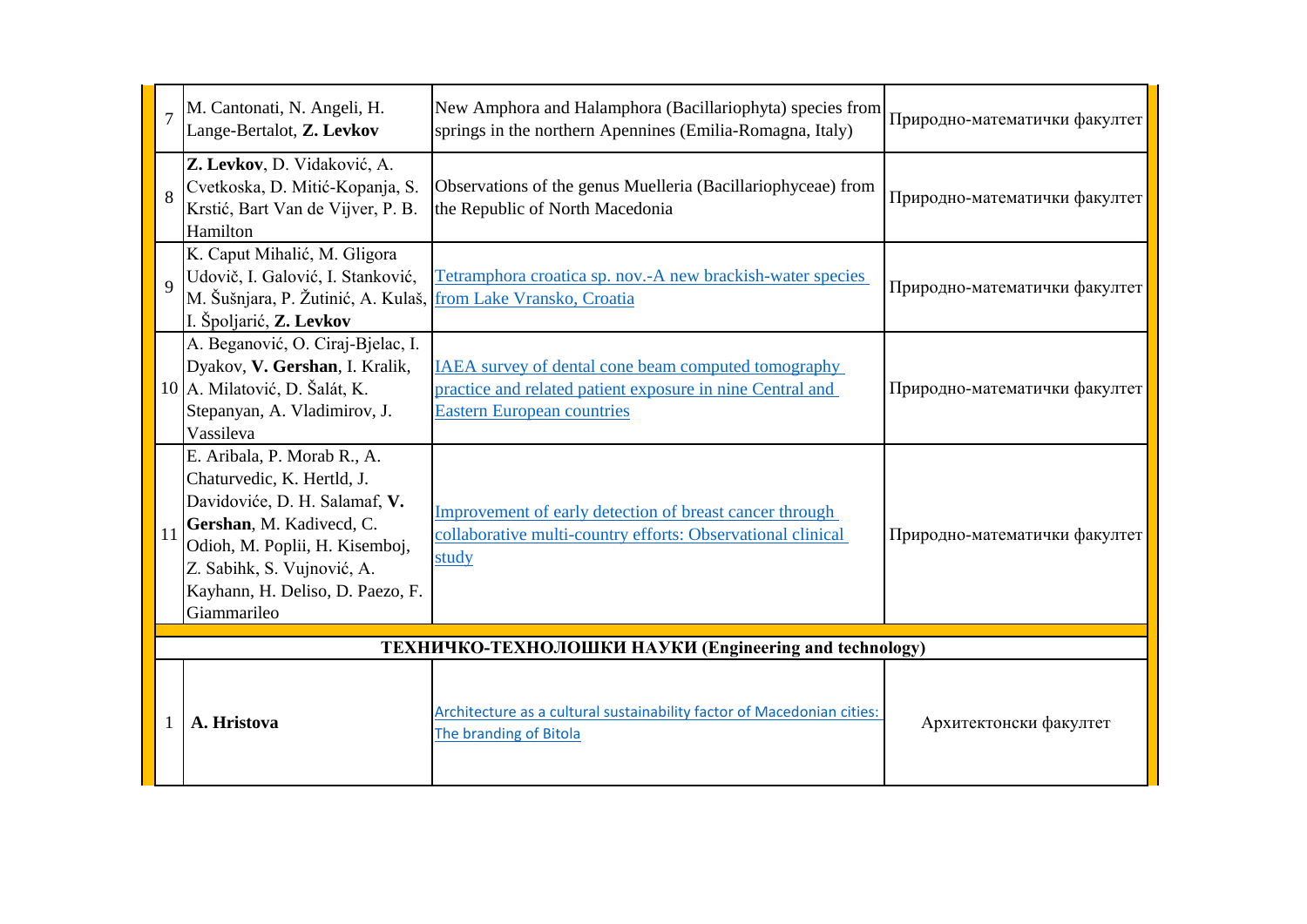|  | A. Krstić-Furundžić, M.<br>Vujošević, A. Petrovski                                                                                                                         | Energy and environmental performance of the office building<br>facade scenarios                                                                 | Архитектонски факултет                                       |
|--|----------------------------------------------------------------------------------------------------------------------------------------------------------------------------|-------------------------------------------------------------------------------------------------------------------------------------------------|--------------------------------------------------------------|
|  | A. Petrovski, J. Ivanović-<br>Šekularac, N. D. Šekulara                                                                                                                    | Comparison of wooden and conventional houses sustainability:<br>Increasing application of modified wood In R. Of Macedonia                      | Архитектонски факултет                                       |
|  | E. Eyto, S. Kelly, E. Ryder, M.<br>Dillane, L. Archer, D. O'Cathain,<br>4 S. Daly, K. Lyons, B. Obrador, J.<br>Brentrup, A. Naumoski, R.<br>Poole, F. E. Lucy, E. Jennings | High frequency monitoring reveals fine scale spatial and temporal<br>dynamics of the deep chlorophyll maximum of a stratified coastal<br>lagoon | Факултет за информатички науки<br>и компјутерско инженерство |
|  | J. Jovanovski, N. Arsov, E.<br>5 Stevanoska, M. Siljanoska<br>Simons, G. Velinov                                                                                           | A meta-heuristic approach for RLE compression in a column store<br>table                                                                        | Факултет за информатички науки<br>и компјутерско инженерство |

| МЕДИЦИНСКИ НАУКИ И ЗДРАВСТВО (Medical and health sciences)                                                                                                    |                                                                                                                                                 |                     |  |
|---------------------------------------------------------------------------------------------------------------------------------------------------------------|-------------------------------------------------------------------------------------------------------------------------------------------------|---------------------|--|
| E. Cenko, M. van der Schaar, J.<br>Yoon, O. Manfrini, Z. Vasiljevic,<br>M. Vavlukis, S. Kedev, D.<br>Miličić, L. Badimon, R.<br>Bugiardini                    | Sex-Related Differences in Heart Failure After ST-Segment Elevation<br><b>Myocardial Infarction</b>                                             | Медицински факултет |  |
| G.Spasovski, M. Rroji, E.<br>Vazelov, N. Basic Jukic, V.<br>Tesar, M. Mugosa Ratkovic, A.<br>Covic, R.Naumovic, H.Resic,<br>R.Turan Kazancioglu               | Nephrology in the Eastern and Central European Region: Challenges<br>& Opportunities                                                            | Медицински факултет |  |
| Cenko E, van der Schaar M,<br>Yoon J, Kedev S, Valvukis M,<br>$\mathfrak{Z}$<br>Vasiljevic Z, Ašanin M, Miličić<br>D, Manfrini O, Badimon L,<br>Bugiardini R. | Sex-Specific Treatment Effects After Primary Percutaneous<br>Intervention: A Study on Coronary Blood Flow and Delay to Hospital<br>Presentation | Медицински факултет |  |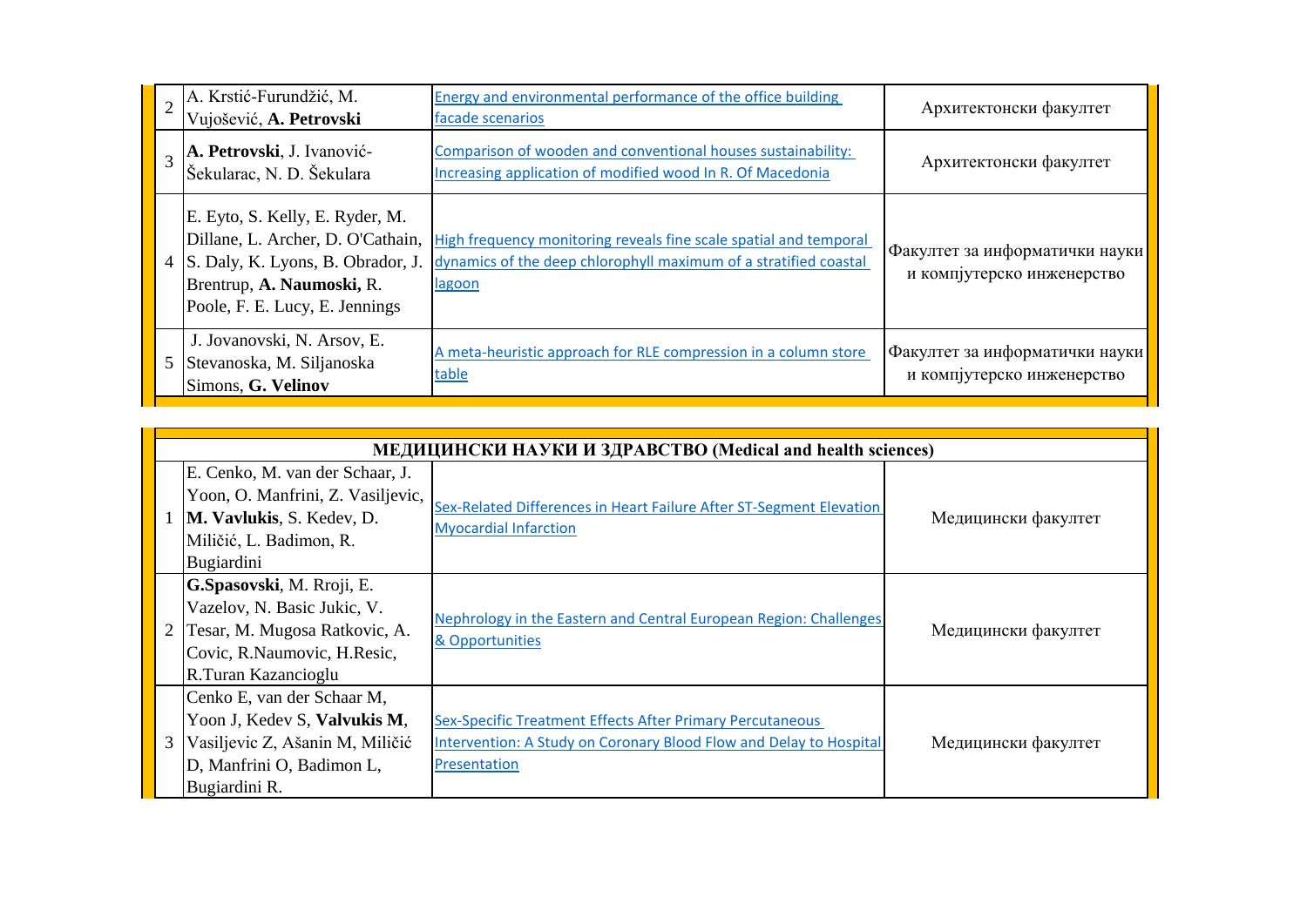| $\overline{4}$ | Zoccali C, Blankestijn PJ,<br>Bruchfeld A, Capasso G, Fliser<br>D, Fouque D, Goumenos D,<br>Massy Z, Rychlık I, Soler MJ,<br>Stevens K, Spasovski G, Wanner<br>$\mathcal{C}$ .                                                                                                                                                                           | The nephrology crystal ball: the medium-term future                                            | Медицински факултет |
|----------------|----------------------------------------------------------------------------------------------------------------------------------------------------------------------------------------------------------------------------------------------------------------------------------------------------------------------------------------------------------|------------------------------------------------------------------------------------------------|---------------------|
| 5              | Viggiano D, Wagner CA,<br>Blankestijn PJ, Bruchfeld A,<br>Fliser D, Fouque D, Frische S,<br>Gesualdo L, Gutiérrez E,<br>Goumenos D, Hoorn EJ, Eckardt<br>KU, Knauß S, König M,<br>Malyszko J, Massy Z, Nitsch D,<br>Pesce F, Rychlík I, Soler MJ,<br>Spasovski G, Stevens KI,<br>Trepiccione F, Wanner C, Wiecek<br>A, Zoccali C, Unwin R, Capasso<br>G. | Minimal cognitive impairment and kidney disease: clinical aspects                              | Медицински факултет |
| 6              | Zoccali C, Blankestijn PJ,<br>Bruchfeld A, Capasso G, Fliser<br>D, Fouque D, Goumenos D,<br>Ketteler M, Massy Z, Rychlık I,<br>Jose Soler M, Stevens K,<br>Spasovski G, Wanner C.                                                                                                                                                                        | Children of a lesser god: exclusion of chronic kidney disease<br>patients from clinical trials | Медицински факултет |
|                | Blankestijn PJ, Bruchfeld A,<br>Capasso G, Fliser D, Fouque D,<br>Goumenos D, Massy Z, Rychlík<br>I, Soler MJ, Spasovski G,<br>Stevens K, Wanner C, Zoccali C.                                                                                                                                                                                           | Lancet Countdown paper: what does it mean for nephrology?                                      | Медицински факултет |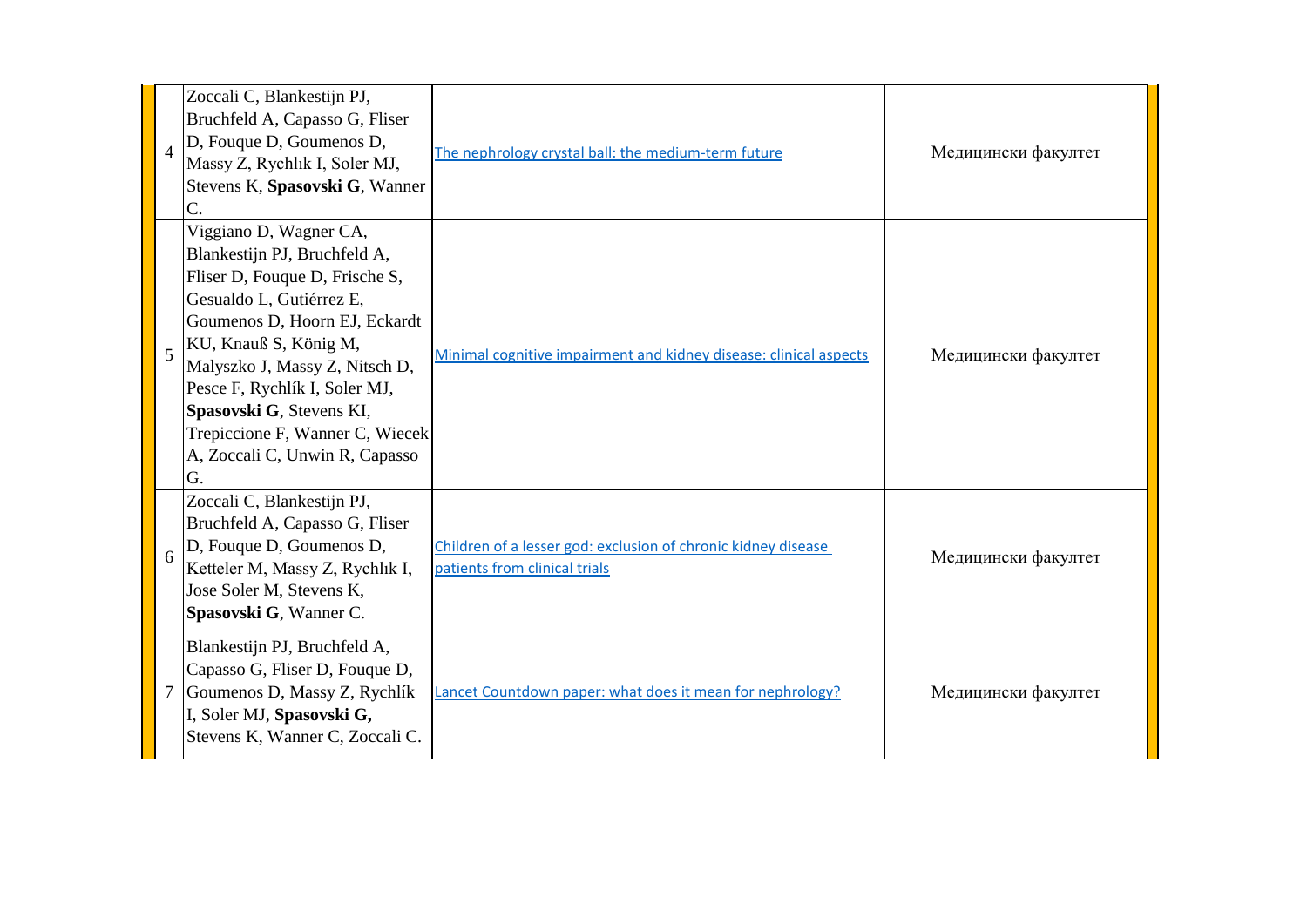| $\mathbf{8}$ | Massy ZA, Caskey FJ, Finne P,<br>Harambat J, Jager KJ, Nagler E,<br>Stengel B, Sever MS, Vanholder<br>R, Blankestijn PJ, Bruchfeld A,<br>Capasso G, Fliser D, Fouque D,<br>Goumenos D, Soler MJ, Rychlík<br>I, Spasovski G, Stevens K,<br>Wanner C, Zoccali C.                                                                                                                                                                                                                                                                                                                                                                      | Nephrology and Public Policy Committee propositions to stimulate<br>research collaboration in adults and children in Europe                                                                                                             | Медицински факултет |
|--------------|-------------------------------------------------------------------------------------------------------------------------------------------------------------------------------------------------------------------------------------------------------------------------------------------------------------------------------------------------------------------------------------------------------------------------------------------------------------------------------------------------------------------------------------------------------------------------------------------------------------------------------------|-----------------------------------------------------------------------------------------------------------------------------------------------------------------------------------------------------------------------------------------|---------------------|
| 9            | L. Maria Sconfienza, M.<br>Adriaensen, D. Albano, G. Allen,<br>M. Pilar Aparisi Gómez, A.<br>Bazzocchi, I. Beggs, B. Bignotti,<br>V. Chianca, A. Corazza, D.<br>Dalili, M. De Dea, J. Luis del<br>Cura, F. Di Pietto, E. Drakonaki,<br>F. Facal de Castro, D. Filippiadis,<br>J. Gielen, S. Gitto, H. Gupta, A.<br>S. Klauser, R. Lalam, S. Martin,<br>C. Martinoli, G. Mauri, C.<br>McCarthy, E. McNally, K.<br>Melaki, C. Messina, R. Mirón<br>Mombiela, B. Neubauer, M.<br>Obradov, C. Olchowy, D.<br>Orlandi, R. Prada Gonzalez, S.<br>Rutkauskas, Z. Snoj, A. Stefano<br>Tagliafico, A. Talaska, V.<br>Vasilevska-Nikodinovska | Clinical indications for image guided interventional procedures in<br>the musculoskeletal system: a Delphi-based consensus paper from<br>the European Society of Musculoskeletal Radiology (ESSR)-part III,<br>nerves of the upper limb | Медицински факултет |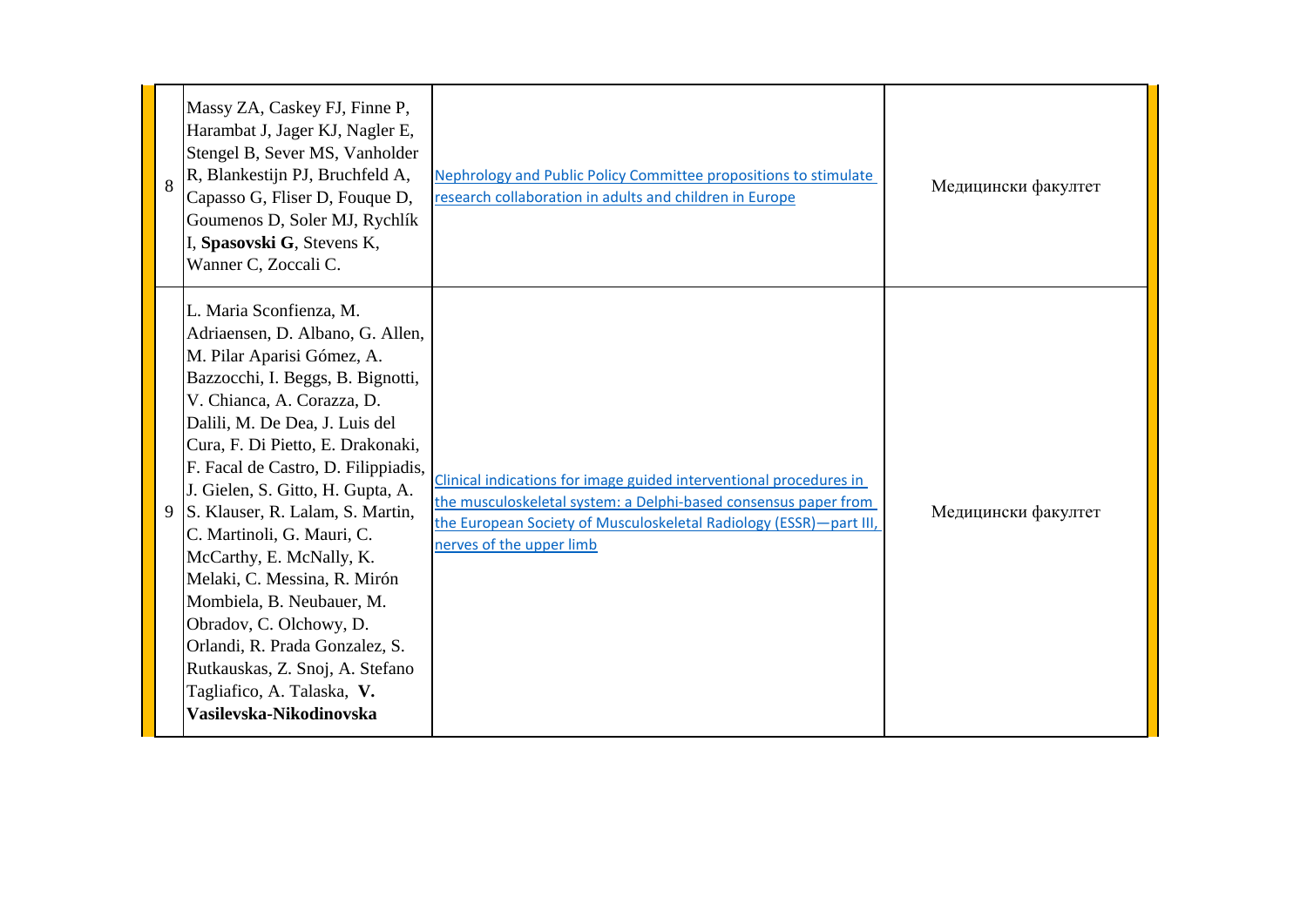| L. M. Sconfienza, M. Adriaensen,<br>D. Albano, M. Pilar Aparisi<br>Gómez, A. Bazzocchi, I. Beggs,<br>B. Bignotti, V. Chianca, A.<br>Corazza, D. Dalili, M. De Dea, J.<br>Luis del Cura, F. Di Pietto, E.<br>Drakonaki, F. Facal de Castro, D.<br>Filippiadis, J. Gielen, S. Gitto, H.<br>Gupta, A. S. Klauser, R. Lalam,<br>S. Martin, C. Martinoli, G. Mauri,<br>C. McCarthy, E. McNally, K.<br>10 Melaki, C. Messina, R. Mirón<br>Mombiela, B. Neubauer, M.<br>Obradov, C. Olchowy, D.<br>Orlandi, A. Plagou, R. Prada<br>Gonzalez, S. Rutkauskas, Z. Snoj,<br>A. Stefano Tagliafico, A.<br>Talaska, V. Vasilevska-<br>Nikodinovska, et al. on behalf of<br>the Ultrasound and Interventional<br>Subcommittees of the European<br>Society of Musculoskeletal<br>Radiology (ESSR). | Clinical indications for image-guided interventional procedures in<br>the musculoskeletal system: a Delphi-based consensus paper from<br>the European Society of Musculoskeletal Radiology (ESSR)-Part II,<br>elbow and wrist | Медицински факултет |
|-------------------------------------------------------------------------------------------------------------------------------------------------------------------------------------------------------------------------------------------------------------------------------------------------------------------------------------------------------------------------------------------------------------------------------------------------------------------------------------------------------------------------------------------------------------------------------------------------------------------------------------------------------------------------------------------------------------------------------------------------------------------------------------|-------------------------------------------------------------------------------------------------------------------------------------------------------------------------------------------------------------------------------|---------------------|
| A. Spinellia, M. Buoncristianob,<br>V. Anna, A. Kovacsc Yngved, I.<br>11 Spiroski, G. Obrejaf, G. Starcg,<br>N. Pérezh, A. Isabel Ritoi, M.<br>Kunešováj                                                                                                                                                                                                                                                                                                                                                                                                                                                                                                                                                                                                                            | Prevalence of Severe Obesity among Primary School Children in 21<br><b>European Countries</b>                                                                                                                                 | Медицински факултет |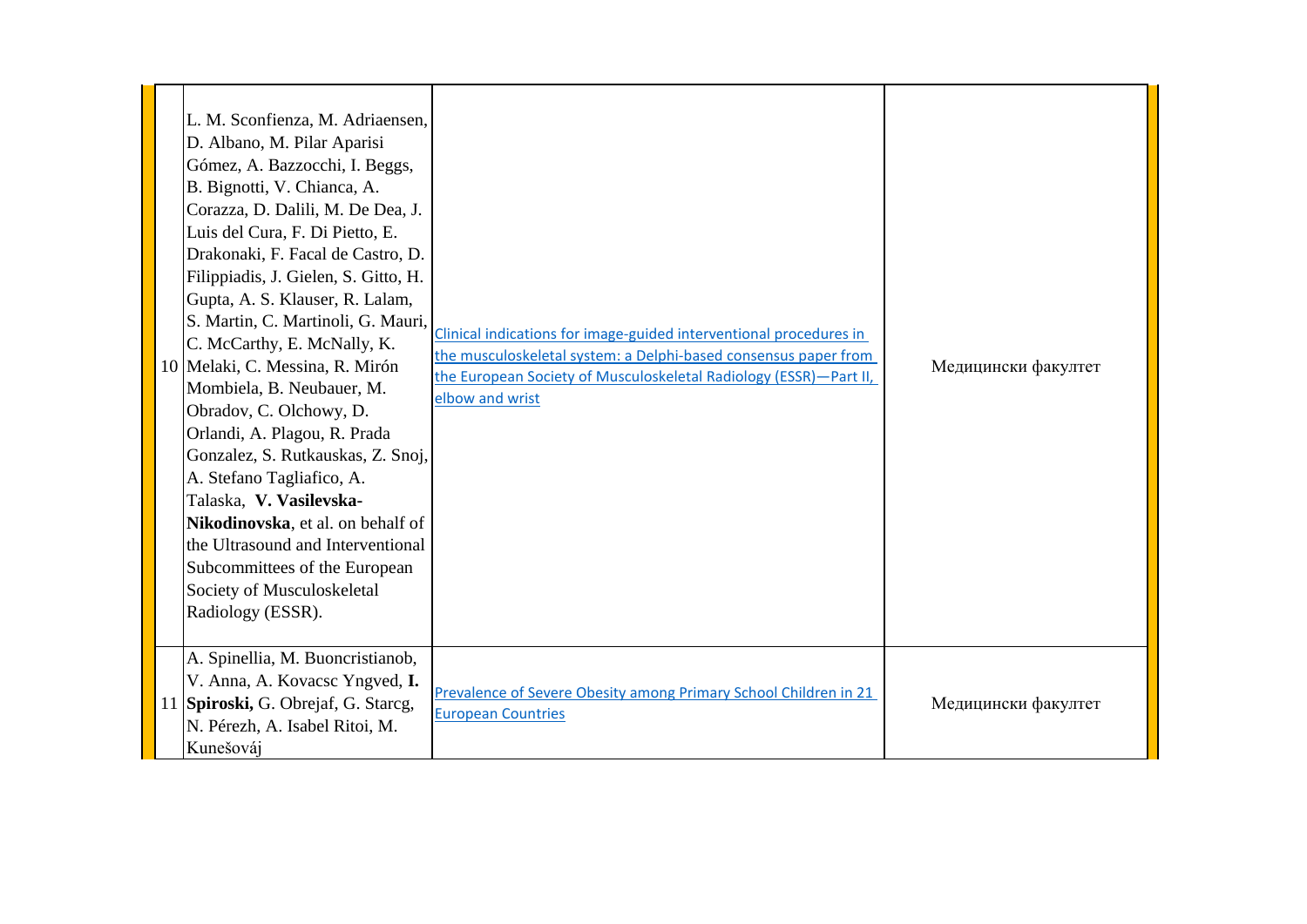| 12 | Gj. Selim, O. Stojceva-Taneva,<br>L. Tozija, B. Zafirova-Ivanovska,<br>G. Spasovski, V. Gerasimovska,<br>Z. Petronijevic, L. Trajceska, P.<br>Dzekova-Vidimliski, N.<br>Gjorgjievski, S. Pavleska-<br>Kuzmanovska, A. Kabova, Lj.<br>Georgievska-Ismail | Uric acid and left ventricular hypertrophy: another relationship in<br>hemodialysis patients                              | Медицински факултет |
|----|---------------------------------------------------------------------------------------------------------------------------------------------------------------------------------------------------------------------------------------------------------|---------------------------------------------------------------------------------------------------------------------------|---------------------|
|    | E. Cvetkovska, M. Babunovska,<br>13 I. Kuzmanovski, B. Boskovski,<br>G. Kiteva Trencevska                                                                                                                                                               | Micturition and startle-induced reflex seizures in a patient with<br>focal cortical dysplasia in the middle frontal gyrus | Медицински факултет |
| 14 | D. Gjorgjev, M. Dimovska, G.<br>Morris, J. Howie, M. Borota<br>Popovska, M. Topuzovska<br>Latkovikj                                                                                                                                                     | How Good Is our Place-Implementation of the Place Standard<br>Tool in North Macedonia                                     | Медицински факултет |
|    | 15 EJ. Hoorn, G. Spasovski                                                                                                                                                                                                                              | Recent developments in the management of acute and chronic<br>hyponatremia                                                | Медицински факултет |
| 16 | K. Damevska, K. França, S.<br>Nikolovska, F. Gucev                                                                                                                                                                                                      | Adult-onset Still's disease as a cutaneous marker of systemic<br>disease                                                  | Медицински факултет |
| 17 | M. Kirijas, O. Efinska<br>Mladenovska, O. Sibinovska, B.<br>Dobrevski, T. Brnjarchevska, A.<br>Petlichkovski                                                                                                                                            | HLA profile of the Macedonian, Albanian and Macedonian Muslim<br>donors in the Macedonian Bone Marrow Donor Registry      | Медицински факултет |
|    | 18 A. Figurek, G. Spasovski                                                                                                                                                                                                                             | What is the place of sclerostin in chronic kidney disease,<br>atherosclerosis, and ageing?                                | Медицински факултет |
| 19 | A. Figurek, M. Rroji, G.<br><b>Spasovski</b>                                                                                                                                                                                                            | Sclerostin: a new biomarker of CKD-MBD                                                                                    | Медицински факултет |
|    | E. Cvetkovska, M. Babunovska,<br>20 I. Kuzmanovski, B. Boskovski,<br>G. Kiteva Trencevska                                                                                                                                                               | Widespread frontal lobe cortical dysplasia or partial<br>hemimegalencephaly: a continuum of the spectrum                  | Медицински факултет |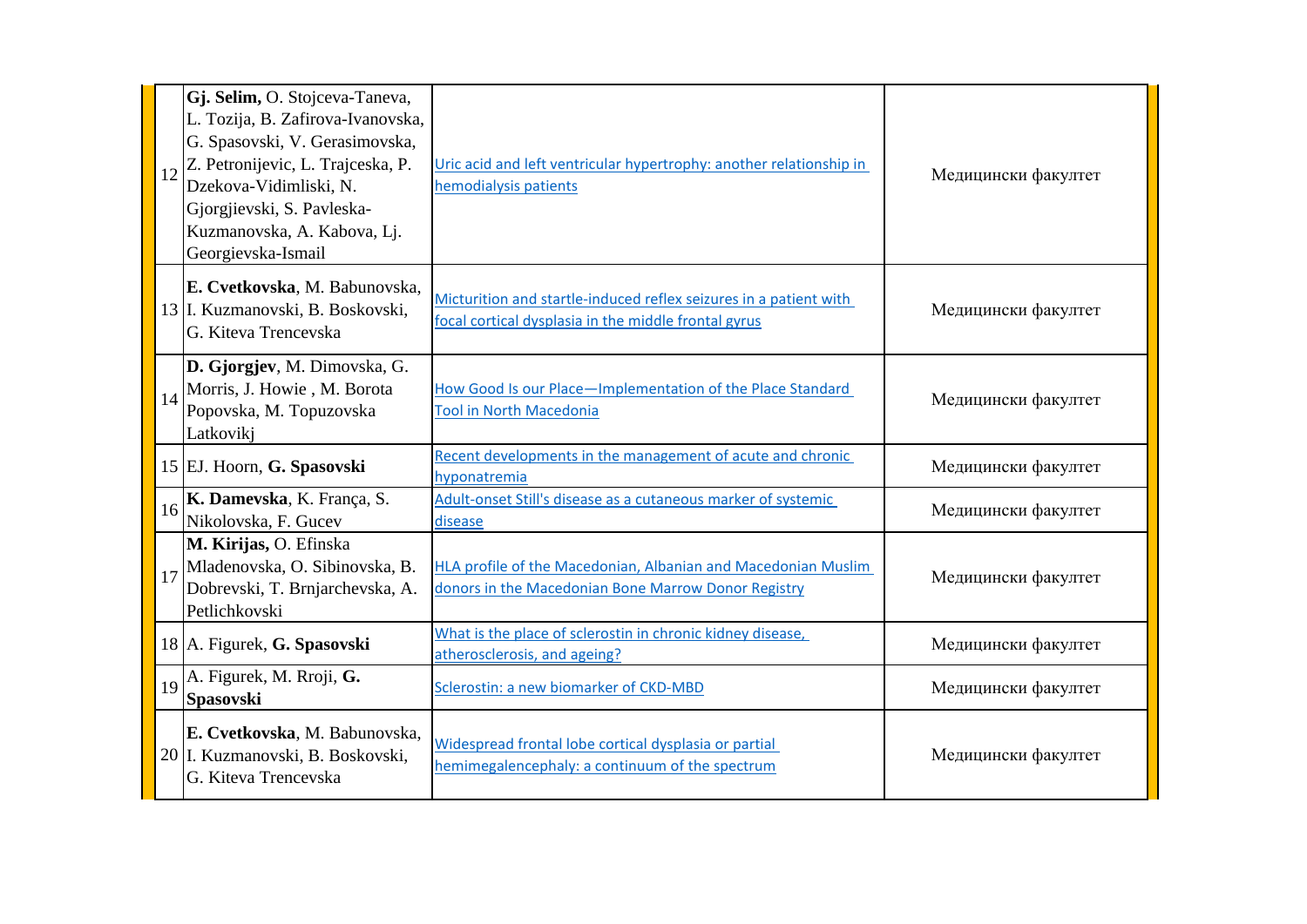| P. Martin-Olmedo, A. Ranzi, M.<br>Santoro, S. Dack, K. de Hoogh,<br>21 M. Martuzzi, E. Dogliotti, G.<br>Hoek, J. Tomasova, M.<br>Dimovska, I. Iavarone | Methods and data needs to assess health impacts of chemicals in<br>industrial contaminated sites                       | Медицински факултет   |
|--------------------------------------------------------------------------------------------------------------------------------------------------------|------------------------------------------------------------------------------------------------------------------------|-----------------------|
| I. Mitrevska, T. Achkoska, K.<br>22 Brezovska, K. Toshev, A.<br>Dimitrovska, S. Ugarkovi                                                               | Development and Validation of Discriminative Dissolution Method<br>for Metformin Immediate-Release Film-Coated Tablets | Фармацевтски факултет |

|                | ЗЕМЈОДЕЛСКИ И ВЕТЕРИНАРНИ НАУКИ (Agricultural and veterinary sciences)                             |                                                                                                                                                                   |                                                                                  |  |  |
|----------------|----------------------------------------------------------------------------------------------------|-------------------------------------------------------------------------------------------------------------------------------------------------------------------|----------------------------------------------------------------------------------|--|--|
|                | M. Ježić, M. Kolp, S. Prospero,<br>1   K. Sotirovski, M. Double, D.<br>Rigling, M. Risteski et al. | Diversity of Cryphonectria parasitica in callused chestnut blight<br>cankers on European and American chestnut                                                    | Факултет за шумарски науки,<br>пејзажна архитектура и<br>екоинженеринг "Ханс Ем" |  |  |
|                | R. Vuković, Z. Liber, M. Ježić,<br>2   K. Sotirovski, M.<br>Ćurković-Perica                        | Link between epigenetic diversity and invasive status of<br>south-eastern European populations of phytopathogenic fungus<br>Cryphonectria parasitica              | Факултет за шумарски науки,<br>пејзажна архитектура и<br>екоинженеринг "Ханс Ем" |  |  |
| $\overline{3}$ | K. Srebrova, S. Nacheski, K.<br><b>Sotirovski</b>                                                  | <b>Widespread Distribution of the Sycamore Seed Bug</b><br>Belonochilusnumenius (Hemiptera: Heteroptera: Lygaeidae)<br>Throughout the Republic of North Macedonia | Факултет за шумарски науки,<br>пејзажна архитектура и<br>екоинженеринг "Ханс Ем" |  |  |
| $\overline{4}$ | R. Eschen, M. De Groot,[] I.<br>Papazova-Anakieva, et al.                                          | Spotting the pests of tomorrow - Sampling designs for detection of<br>species associations with woody plants                                                      | Факултет за шумарски науки,<br>пејзажна архитектура и<br>екоинженеринг "Ханс Ем" |  |  |
|                | Fernández-Fernández, M.; Naves,<br>5 P.; [] Papazova-Anakieva, I.<br>et al.                        | Pine Pitch Canker and Insects: Regional Risks, Environmental<br><b>Regulation, and Practical Management Options</b>                                               | Факултет за шумарски науки,<br>пејзажна архитектура и<br>екоинженеринг "Ханс Ем" |  |  |
| 6              | E.J.Vainio, D. Bezos, [] I.<br>Papazova-Anakieva, et al.                                           | Sampling and Detection Strategies for the Pine Pitch Canker (PPC)<br>Disease Pathogen Fusarium circinatum in Europe                                               | Факултет за шумарски науки,<br>пејзажна архитектура и<br>екоинженеринг "Ханс Ем" |  |  |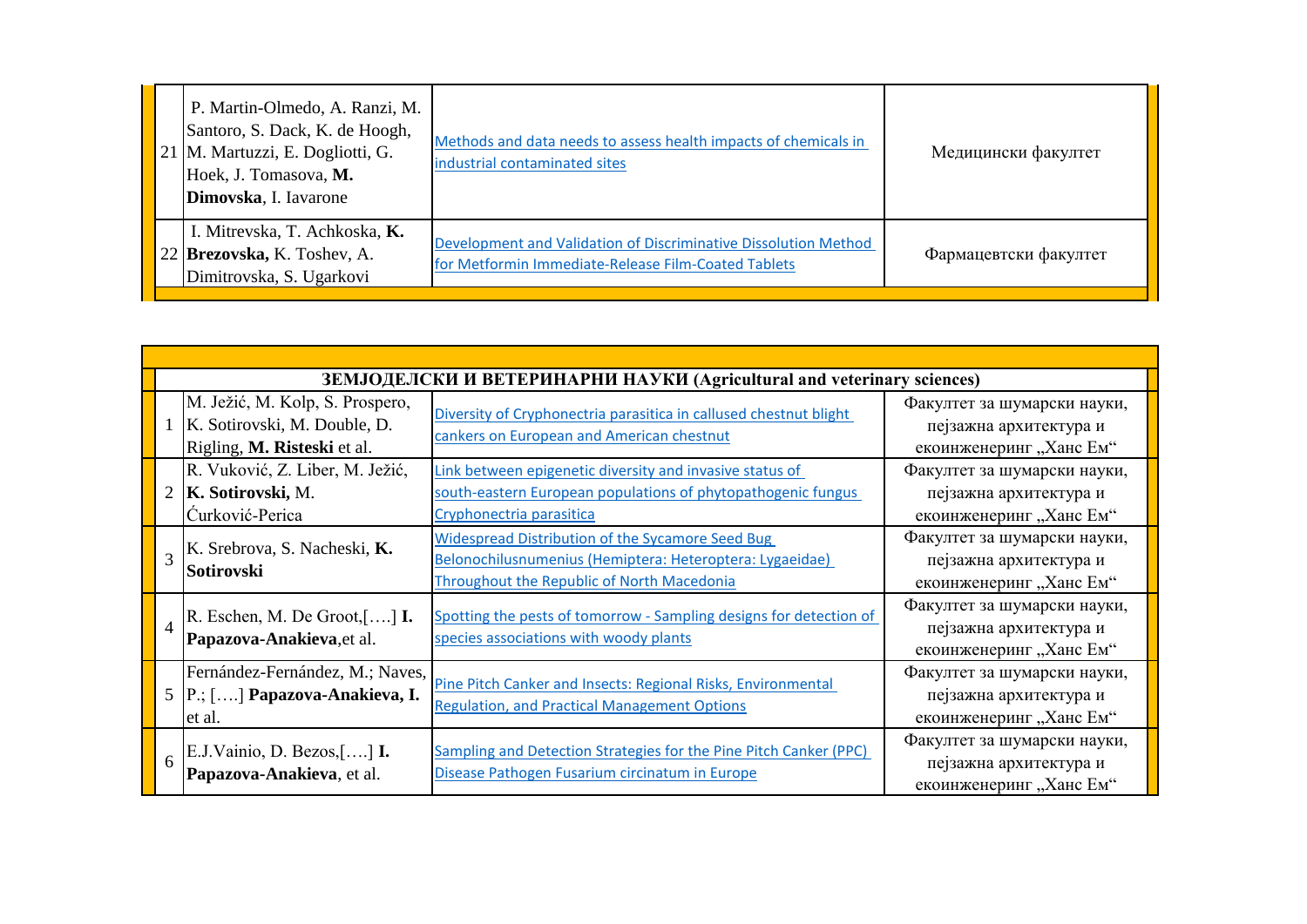|   | M. Elvira-Recuenco, S.O.<br>7 $\vert$ Cacciola, [] <b>I. Papazova-</b><br>Anakieva, et al.                                           | Potential Interactions Between Invasive Fusarium circinatum and<br><b>Other Pine Pathogens in Europe</b>                                                                                   | Факултет за шумарски науки,<br>пејзажна архитектура и<br>екоинженеринг "Ханс Ем" |
|---|--------------------------------------------------------------------------------------------------------------------------------------|--------------------------------------------------------------------------------------------------------------------------------------------------------------------------------------------|----------------------------------------------------------------------------------|
|   | Š. Pezdevšek Malovrh, A.<br>8 I. Đorđević, B. Marić, M.<br>Avdibegović, E. Kitchoukov, A.<br>Stijović, P. Trajkov, T. Laktić         | Paletto, S. Posavec, Z. Dobšinská, Evaluation of the Operational Environment Factors of Nature<br>Conservation Policy Implementation: Cases of Selected EU and Non-<br><b>EU Countries</b> | Факултет за шумарски науки,<br>пејзажна архитектура и<br>екоинженеринг "Ханс Ем" |
| 9 | A. Paletto, T. Laktić, S. Posavec,<br>Z. Dobšinská, B. Marić, I.<br>Dordjević, P. Trajkov, E.<br>Kitchoukov, S. Pezdevšek<br>Malovrh | Nature conservation versus forestry activities in protected areas:<br>the stakeholders' point of view                                                                                      | Факултет за шумарски науки,<br>пејзажна архитектура и<br>екоинженеринг "Ханс Ем" |
|   | Trajkov P, Dubravac T,<br>10 Tanovski V, Nestorovski Lj,<br>Sotirovski K, Trajanov Z                                                 | Coppice forest management planning and the regeneration<br>potential of pure and mixed oak coppice forests in North<br>Macedonia                                                           | Факултет за шумарски науки,<br>пејзажна архитектура и<br>екоинженеринг "Ханс Ем" |

| ОПШТЕСТВЕНИ НАУКИ (Social sciences) |  |                                                           |                                                                                                                                          |                                                     |
|-------------------------------------|--|-----------------------------------------------------------|------------------------------------------------------------------------------------------------------------------------------------------|-----------------------------------------------------|
|                                     |  | G. Petrevski, B. Trenovski, B.                            | The effectiveness of fiscal and monetary policies in a small open                                                                        | Економски факултет                                  |
|                                     |  | <b>Tashevska</b>                                          | economy - the case of Macedonia                                                                                                          |                                                     |
|                                     |  | J. Pluncević Gligoroska, S.                               |                                                                                                                                          |                                                     |
|                                     |  | Gontarev, B. Dejanova, L.                                 | Red Blood Cell Variables in Children and Adolescents regarding the                                                                       | Факултет за физичко                                 |
|                                     |  | Todorovska, D. Shukova                                    | <b>Age and Sex</b>                                                                                                                       | образование, спорт и здравје                        |
|                                     |  | Stojmanovska, S. Manchevska                               |                                                                                                                                          |                                                     |
|                                     |  | G. Zigic, D. Amanovic, Z.<br>Kostovski, M. Ljubisavljevik | The impact of special physical education teaching on the<br>development of repetitive force in female students' hand<br>extensor muscles | Факултет за физичко<br>образование, спорт и здравје |
|                                     |  | L. Ristovska, Z. Jachova, V.<br>Stoicheska                | Psychoacoustic Characteristics of Tinnitus in Relation to<br><b>Audiometric Profile</b>                                                  | Филозофски факултет                                 |